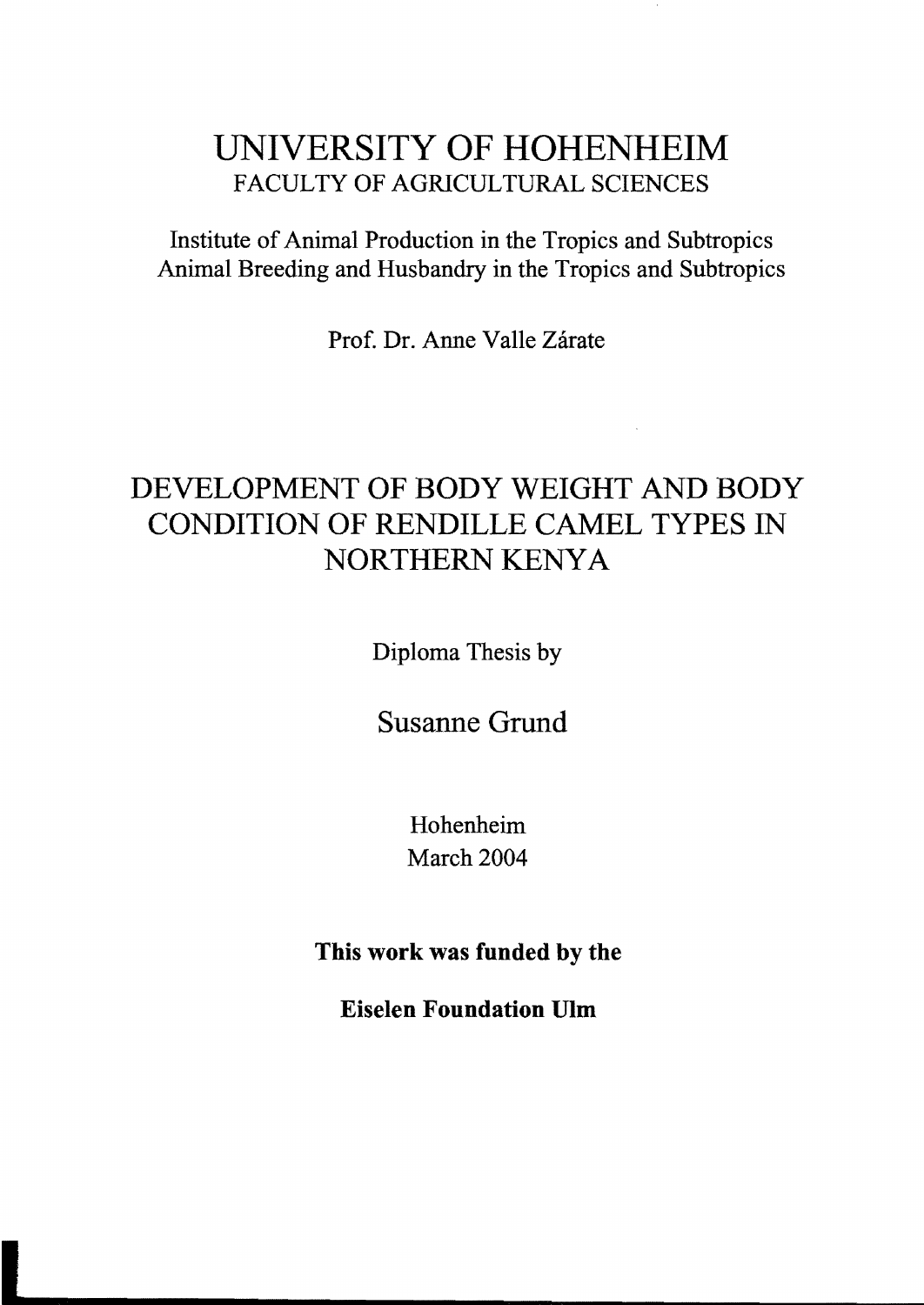## **6 CONCLUSION**

The aim of the study to characterize the local breed Rendille camel in terms of body size and weight development as weIl as adult body dimensions could be achieved. The differentiation of four types within the breed Rendille camel according to drought tolerance and not according to differences in body dimensions independent of condition could be confirmed for the most part. To asses drought tolerance the condition at the end of the dry season was taken as a measure of drought tolerance in accordance with the local assessment of it. To measure condition the hump circumference measurement lead to a differentiation of the types, while hump height and width were similar for all types. The local assessment could also be retraced better by the parameter 'Body Condition Scores' (BCS) which clearly separated the two extreme types from the two intermediate ones. Incorporating the stage of lactation into the assessment of body condition would further refine the information.

The established parameter height at the withers proved more reliable if supplemented with the parameter rump length which covered a longer time span of growth for assessing the body size development pattern of the camels and as apart of describing their adult body sizes. The assessment of the termination of body size development by measuring the circumference of the cannon bone proved not suitable due to the difficulty of measuring it in young and not very docile camels. There were only two significant differences in the body dimension between types. The height at the withers for Coitte where it proved significantly shorter than the three other types and breast width where Godan proved to have a significantly wider breast and Coitte a significantly smaller one.

Body condition scoring proved the most suitable method assessing body condition. Body condition is often of more biological importance than sheer weight an could be used further. Although the BCS had 8 levels it could be applied consistently because of clear hints for differentiation between the various levels. Additional comparison, for example with the body fat content after slaughter could help to sustain the method further on.

The study showed therefore that even within the short data gathering period of less than three month it is possible to gather a detailed and differentiated assessment of traits given (based on indigenous criteria). A crucial point thereby was to use traits of importance in the production environment which could be measured with methods suitable for field research. Since the classification into types made by the keepers could be confirmed their knowledge could be incorporated into breeding programs in the future. A systematic appraisal of the trait 'drought tolerance' in livestock is at it's very beginning. The present study is one step in the direction of further research into it. If a comparison of the types on a more physiological level could be done (turn-over rate, maintenance requirement) it would be recommendable to explore the topic.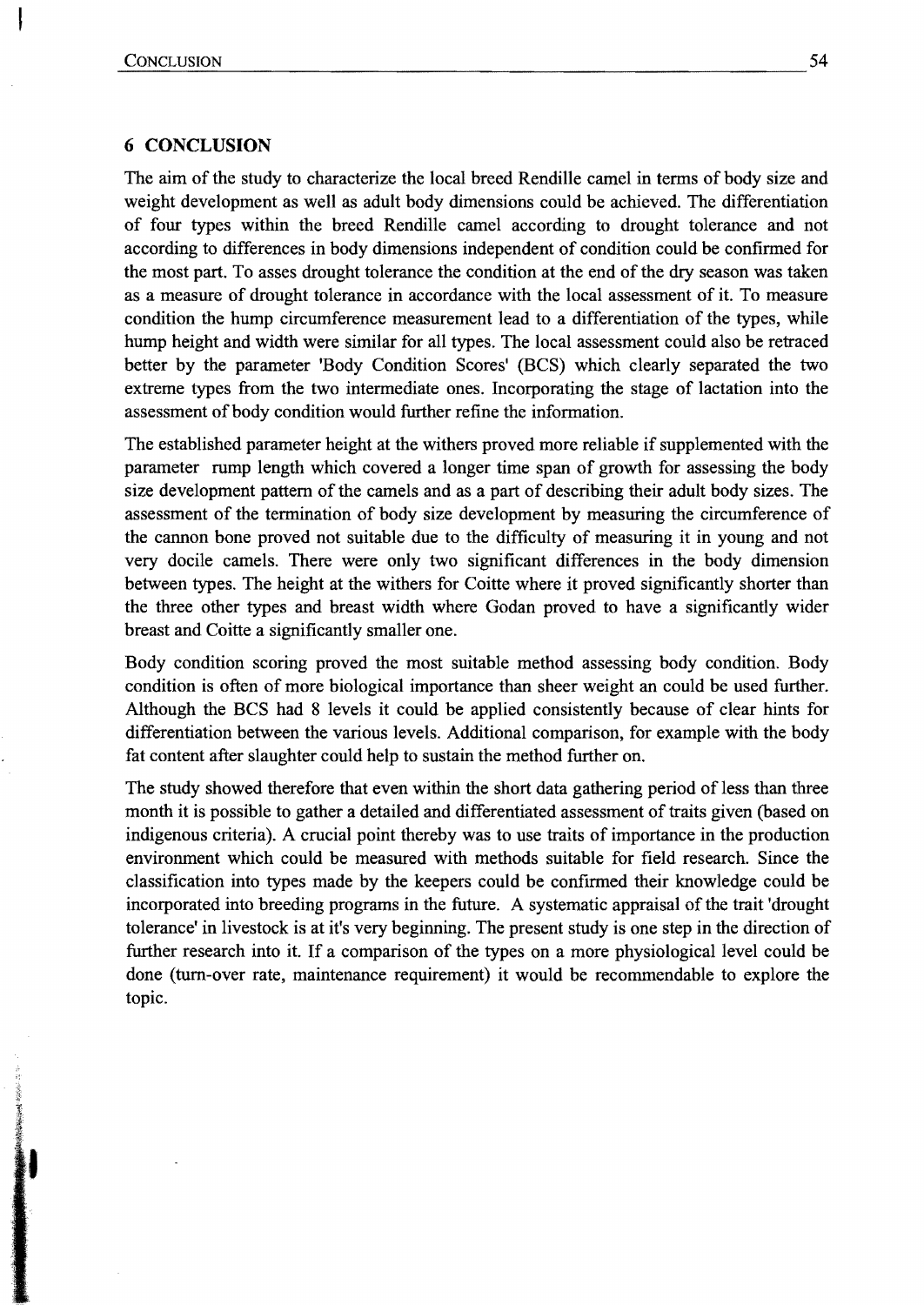### 7 **SUMMARY**

Despite the prominence of camels in arid regions of Africa little research has been done to characterise the various camels breeds. The present study aims to characterise the local breed 'Rendille camel' in terms of adult body dimensions, growth of height and weight gain and adaptation to drought (condition at the end of the long dry season). Within the adult camels a type differentiation based on body dimensions and condition parameters was done. A special emphasis hereby lied on including parameters which are relevant in the indigenous context and using methods suitable for use in the field. The study was conducted among Rendille pastoralists of Marsabit district in the arid north of Kenya. Agriculture in the region relies widely on pasture-based animal husbandry. The main livestock species kept are camels, cattle, goats and sheep with camel being traditionally of paramount importance.

A total of 461 animals was assessed and additional information gathered from their herdsmen during the study period from July to October 2003. Data covered biometric measurements, condition parameters, general information about the animal and it's pedigree as well as Body Condition Scores (BCS). Data analysis included 185 adult female camels for testing differences between types and 438 of all animals to derive growth curves.

The adult height at the withers of a female camel was 170 cm of which it reaches 98% by the age of 5. The growth of body length continued apparently longer (until the age of  $10$  years) than the growth of height at the withers. Dimensions of the adult camels were found to be as follows average (of both sexes) height at the withers 170 cm (SD 9), rump length 131 (SD 10), estimated weight 275 kg (SD 38). The very low estimated weight, compared to literature can be attributed first to the small adult body size of the camels and secondly the study period at the end of the dry season which displayed generally the lowest weights for the whole year. Significant differences ( $p < 0.05$ ) in adult body dimensions between the four types could only be found in two parameters. Coitte type camels were significantly taller in height at the withers and breast width of Coitte was narrowest and Godan type camels broadest. The question whether there was a difference in condition between the four subtypes could be answered positively when using BCS to assess the condition. Hump circumference as a parameter to describe condition differentiated 3 of the four types significantly ( $p<0.05$ ). Other factors which could have had an impact on condition like fodder availability at the grazing site, location of measuring site, clan of the owner, satellite or homestead herd and herd itself did not have a significant impact on condition ( $p$ < 0.05).

The present results of phenotypic breed characterisation, growth curves and detected type differences. All data were field data and therefore reflect the common husbandry conditions for this breed of camel closely. Feedback seminars confrrmed the relevance of the data and added further hints of causal explanation.